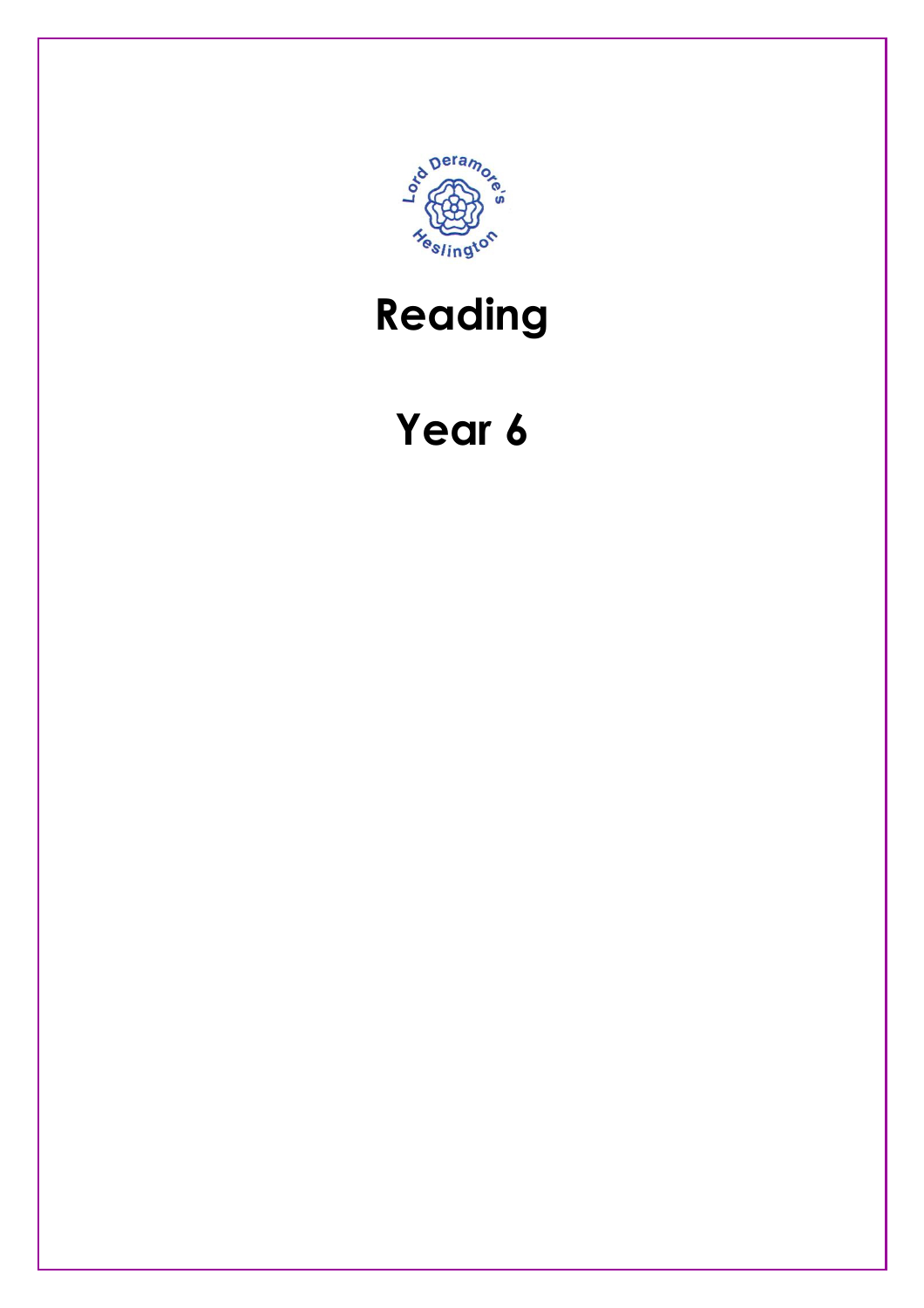## Year 6 - Reading

Where statements refer to reading texts, these should be an appropriate difficulty for Year 6

| R              | <b>Assessed</b>                                                                                                                                                                                         | <b>Examples</b>                                                                                   |
|----------------|---------------------------------------------------------------------------------------------------------------------------------------------------------------------------------------------------------|---------------------------------------------------------------------------------------------------|
|                | <b>Word Reading</b>                                                                                                                                                                                     |                                                                                                   |
| 1              | Further increase and apply knowledge of root<br>words, prefixes and suffixes (etymology and<br>morphology) when reading aloud and to<br>understand the meaning of new words.                            | Root words: viewing<br>viewer viewpoint<br>Prefixes: un-, mis-, de-<br>Suffixes: -ing, -ly, -able |
|                | Comprehension                                                                                                                                                                                           |                                                                                                   |
| $\overline{2}$ | Continue to read and discuss a wide range of<br>fiction, poetry, plays, non-fiction and reference<br>books or textbooks                                                                                 |                                                                                                   |
| 3              | Continue to read books that are structured in<br>different ways, reading for a range of purposes                                                                                                        |                                                                                                   |
| $\overline{4}$ | Increase familiarity with a wide range of books<br>including myths, legends, traditional stories,<br>modern fiction, fiction from our literary heritage<br>and books from other cultures and traditions |                                                                                                   |
| 5              | Recommend books that they have read to their<br>peers, giving reasons for their choices                                                                                                                 |                                                                                                   |
| 6              | Identify and discuss themes and conventions in<br>and across a wide range of writing                                                                                                                    |                                                                                                   |
| $\overline{7}$ | Make comparisons within and across books                                                                                                                                                                |                                                                                                   |
| 8              | Continue to learn a wider range of poetry by<br>heart                                                                                                                                                   |                                                                                                   |
| 9              | Prepare more complex poems to read aloud<br>and to perform, showing understanding through<br>intonation, tone and volume, so the meaning is<br>clear to an audience                                     |                                                                                                   |
| 10             | Check that the text makes sense, talk about<br>their understanding and explore the meaning of<br>words in context                                                                                       |                                                                                                   |
| 11             | Ask questions to improve understanding of a<br>text                                                                                                                                                     |                                                                                                   |
| 12             | Draw inferences such as inferring character's<br>feelings, thoughts and motives from their actions<br>and justify with evidence from the text                                                           | Sam was disappointed<br>because in the text it<br>says he sighed and put<br>down the box          |
| 13             | Predict what might happen from details stated<br>and implied                                                                                                                                            |                                                                                                   |
| 14             | Summarise main ideas from more than one<br>paragraph and identify key details that support<br>the main ideas                                                                                            |                                                                                                   |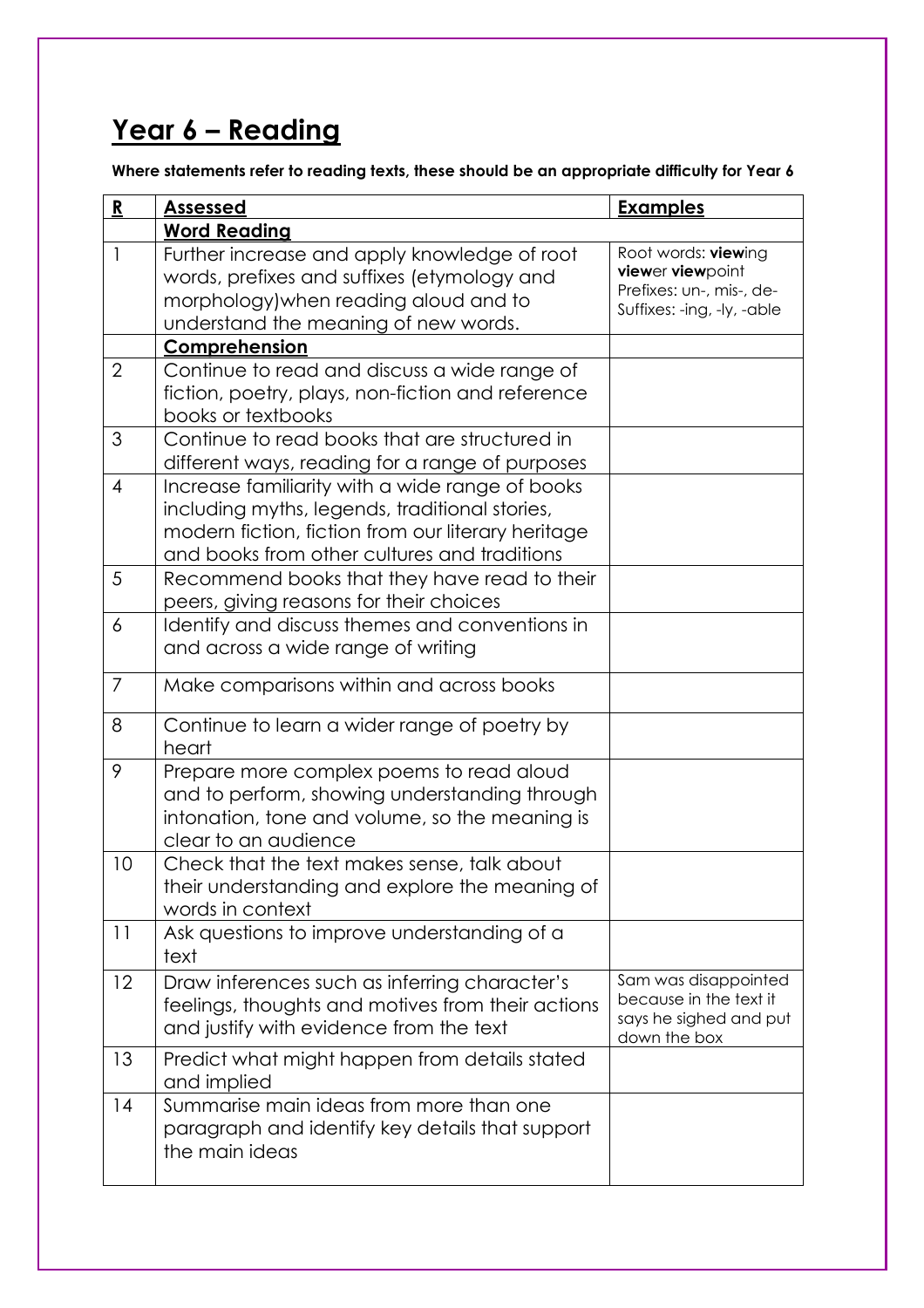| 15 | Identify how language, structure and<br>presentation contribute to meaning                                                                                         |                                                                              |
|----|--------------------------------------------------------------------------------------------------------------------------------------------------------------------|------------------------------------------------------------------------------|
| 16 | Identify and comment on writer's choice of<br>language.                                                                                                            | simile<br>metaphor<br>personification<br>short sentences to<br>build tension |
| 17 | Distinguish between statements of fact and<br>opinion                                                                                                              |                                                                              |
| 18 | Retrieve, record and present information from<br>non-fiction                                                                                                       |                                                                              |
| 19 | Join in talking about books that have been read<br>to them and that they have read, building on<br>their own and others' ideas and challenging<br>views politely   |                                                                              |
| 20 | Confidently explain and discuss their<br>understanding of what they have read<br>including through:<br>formal presentations<br>debates<br>Using notes where needed |                                                                              |
| 21 | Provide reasoned justifications for their views                                                                                                                    |                                                                              |